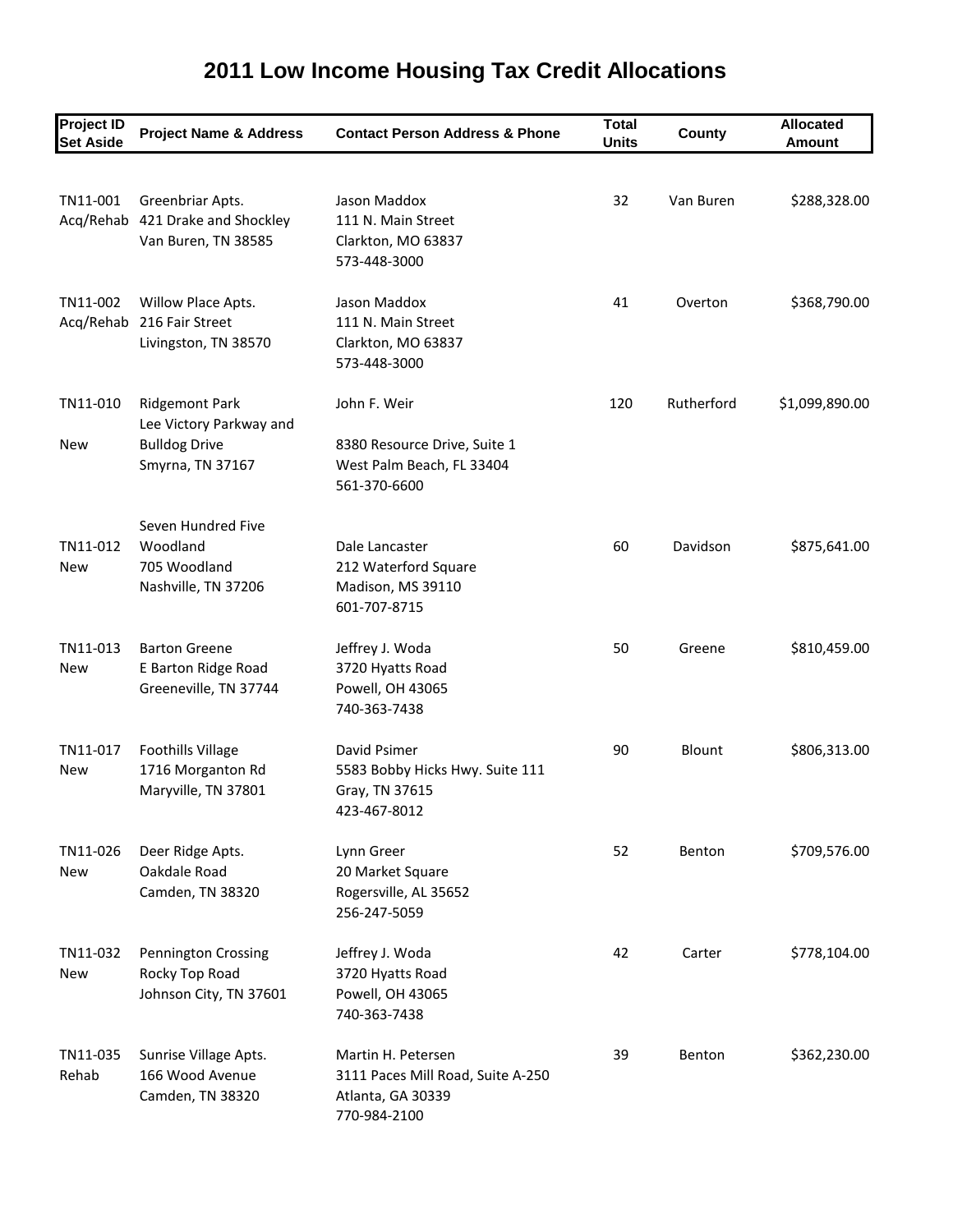## **2011 Low Income Housing Tax Credit Allocations**

| <b>Project ID</b><br><b>Set Aside</b> | <b>Project Name &amp; Address</b>                                                          | <b>Contact Person Address &amp; Phone</b>                                             | <b>Total</b><br><b>Units</b> | County     | <b>Allocated</b><br><b>Amount</b> |
|---------------------------------------|--------------------------------------------------------------------------------------------|---------------------------------------------------------------------------------------|------------------------------|------------|-----------------------------------|
|                                       |                                                                                            |                                                                                       |                              |            |                                   |
| TN11-042<br><b>New</b>                | Skyline Apts.<br>3225 Creekwood Drive<br>Nashville, TN 37207                               | John C. Hayes, Jr.<br>7340 Cockrill Bend Blvd.<br>Nashville, TN 37209<br>615-269-6397 | 24                           | Davidson   | \$258,152.00                      |
| TN11-043<br>New                       | Ford Creek Village<br><b>Gray Station Road</b><br>Gray, TN 37615                           | Phil Ellen<br>745 Ponce De Leon Terrace<br>Atlanta, GA 30306<br>256-490-4866          | 48                           | Washington | \$694,451.00                      |
| TN11-045<br><b>New</b>                | The Senior Residence @<br><b>Reddick Street</b><br>145 Strahl Street<br>Franklin, TN 37064 | Derwin Jackson<br>200 Spring Street<br>Franklin, TN 37064<br>615-794-1247             | 48                           | Williamson | \$769,118.00                      |
| TN11-047<br>Acq/Rehab                 | Hillside Terrace Apts.<br>1520 Glen Avenue<br>Lewisburg, TN 37091                          | Chris Tursky<br>60 Miller Avenue<br>Jackson, TN 38305<br>731-554-2320                 | 32                           | Marshall   | \$179,906.00                      |
| TN11-051<br><b>New</b>                | Ridgeview<br>South Washington Avenue<br>Brownsville, TN 38012                              | David Strange<br>149 Concourse Drive<br>Pearl, MS 39208<br>601-932-1674               | 60                           | Haywood    | \$1,090,539.00                    |
| TN11-052<br>New                       | Memphis Triangle Family<br>430 S Lauderdale<br>Memphis, TN 38126                           | Mark Straub<br>3750 Hughes Avenue<br>Chattanooga, TN 37410<br>423-634-8955            | 106                          | Shelby     | \$202,977.00                      |
| TN11-060<br><b>New</b>                | The Pointe at Edale<br>2009 Bradyville Pike<br>Murfreesboro, TN 37130                      | Jay B. Ronca<br>1544 S. Main Street<br>Fyffe, AL 35971<br>256-417-4920                | 60                           | Rutherford | \$613,001.00                      |
| TN11-073<br><b>New</b>                | Gibson Ridge Apts.<br>1337 Gibson St<br>Johnson City, TN 37601                             | Charles C. Brown<br>4219 Hillsboro Rd.<br>Nashville, TN 37215<br>615-269-6742         | 100                          | Washington | \$1,100,000.00                    |
| TN11-075<br><b>New</b>                | Lynnview Ridge Apts.<br>447 Barnett Drive<br>Kingsport, TN 37665                           | John T. Huff, Jr.<br>6060 Lee Rd. 54<br>Opelika, AL 36803<br>334-749-0052             | 72                           | Sullivan   | \$830,718.00                      |